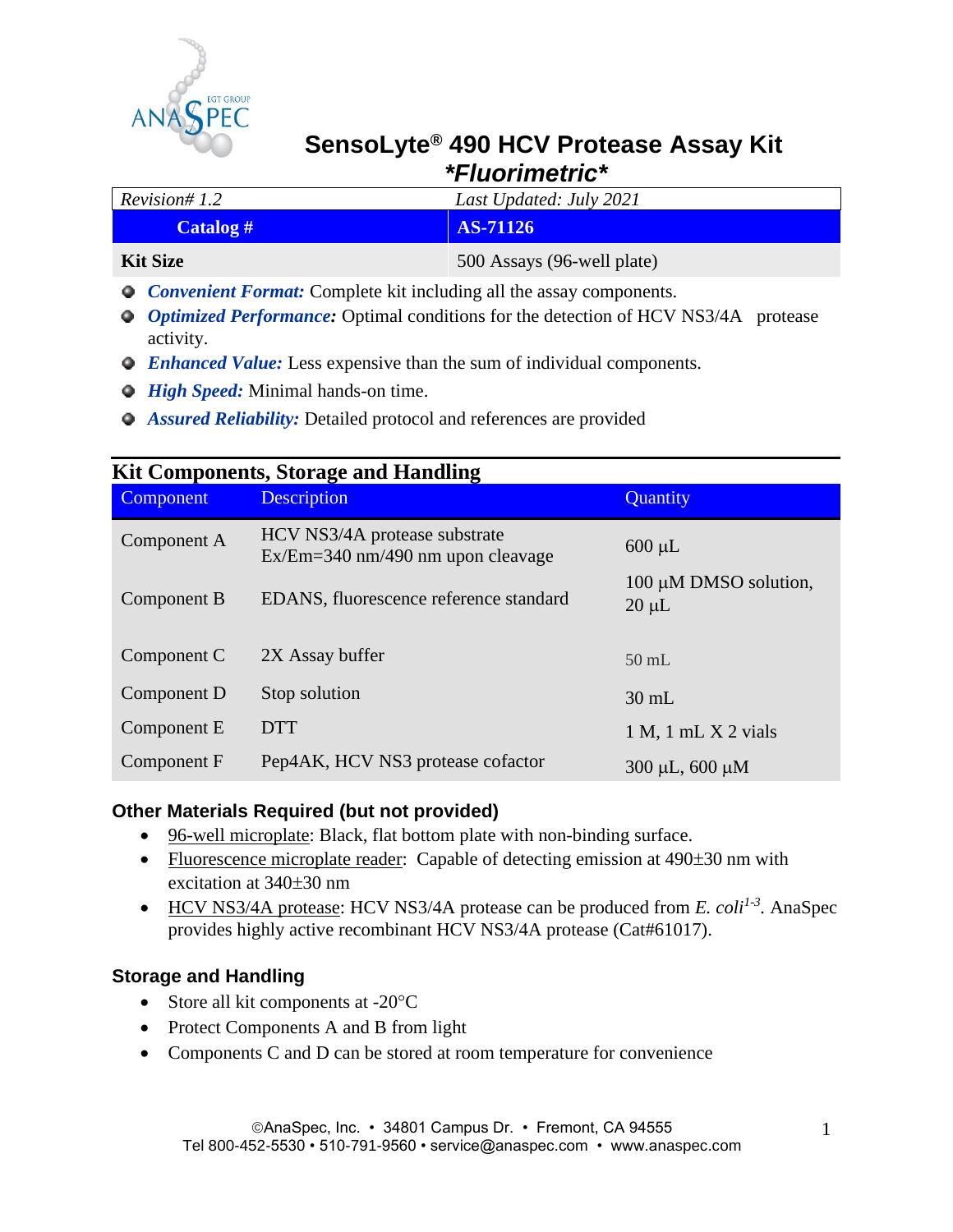# **Introduction**

The NS3/4A protease of Hepatitis C Virus (HCV) is required for the cleavage of viral nonstructural polyprotein at the NS3-NS4A, NS4A-NS4B, NS4B-NS5A, and NS5A-NS5B sites. These cleavages are essential for the maturation of the viral proteins. Thus, this protease has become one of the key targets for developing anti-HCV drugs.

The SensoLyte® 490 HCV Protease Assay Kit provides a convenient assay for high throughput screening of HCV NS3/4A protease inhibitors and for continuous quantification of HCV NS3/4A protease activity using fluorescence resonance energy transfer (FRET) peptide. The sequence of this FRET peptide is derived from the cleavage site of NS4A/NS4B. The cysteine on the natural cleavage site is replaced with aminobutyric acid (Abu) and the scissile amide bond with an ester bond. These modifications improved  $k_{ca} / K_m$  values by more than 100 fold and enabled the detection of the activity of NS3/4A protease at subnanomolar concentrations. In the FRET peptide, the fluorescence of EDANS is quenched by DABCYL. Upon cleavage into two separate fragments by HCV NS3/4A protease at the Abu-Ala, the fluorescence of EDANS is recovered, and can be monitored at excitation/emission = 340 nm/490 nm. The assay can detect as low as 25 ng/mL active HCV NS3/4A protease.

## **Protocol**

Note 1: For standard curve, please refer to Appendix II (optional). Note 2: Please use protocol A or B based on your needs.

#### **Protocol A Screening protease inhibitors using purified HCV NS3/4A protease**

Note: Warm all kit components until thawed to room temperature before starting the experiments.

#### **1. Prepare working solutions.**

1.1 Assay buffer: Prepare fresh assay buffer for each experiment according to table 1. **Use this DTT-containing 1X assay buffer in all the following steps.**

**Components Volume**  $2X$  assay buffer (Component C)  $5 \text{ mL}$ 1 M DTT (Component E) 300 µL Deionized water 5 mL

Table 1. Assay buffer for one 96-well plate (100 assays).

Total volume 10 mL

1.2 HCV NS3/4A protease substrate solution: Dilute HCV protease substrate (Component A) 50-fold in assay buffer. For each experiment prepare fresh substrate solution.

Table 2. HCV protease substrate solution for one 96-well plate (100 assays).

| <b>Components</b>                         | Volume         |
|-------------------------------------------|----------------|
| HCV protease substrate (50X, Component A) | $100 \mu L$    |
| Assay buffer                              | $4.9$ mL       |
| Total volume                              | $5 \text{ mL}$ |
|                                           |                |

1.3 HCV NS3 protease diluent: Dilute HCV NS3 protease to an appropriate concentration in the assay buffer.

Note: Prepare enzyme diluent immediately before use. Do not vortex enzyme. Prolonged storage of diluent or vigorously vortexing will denature the enzyme. Keep the enzyme on ice.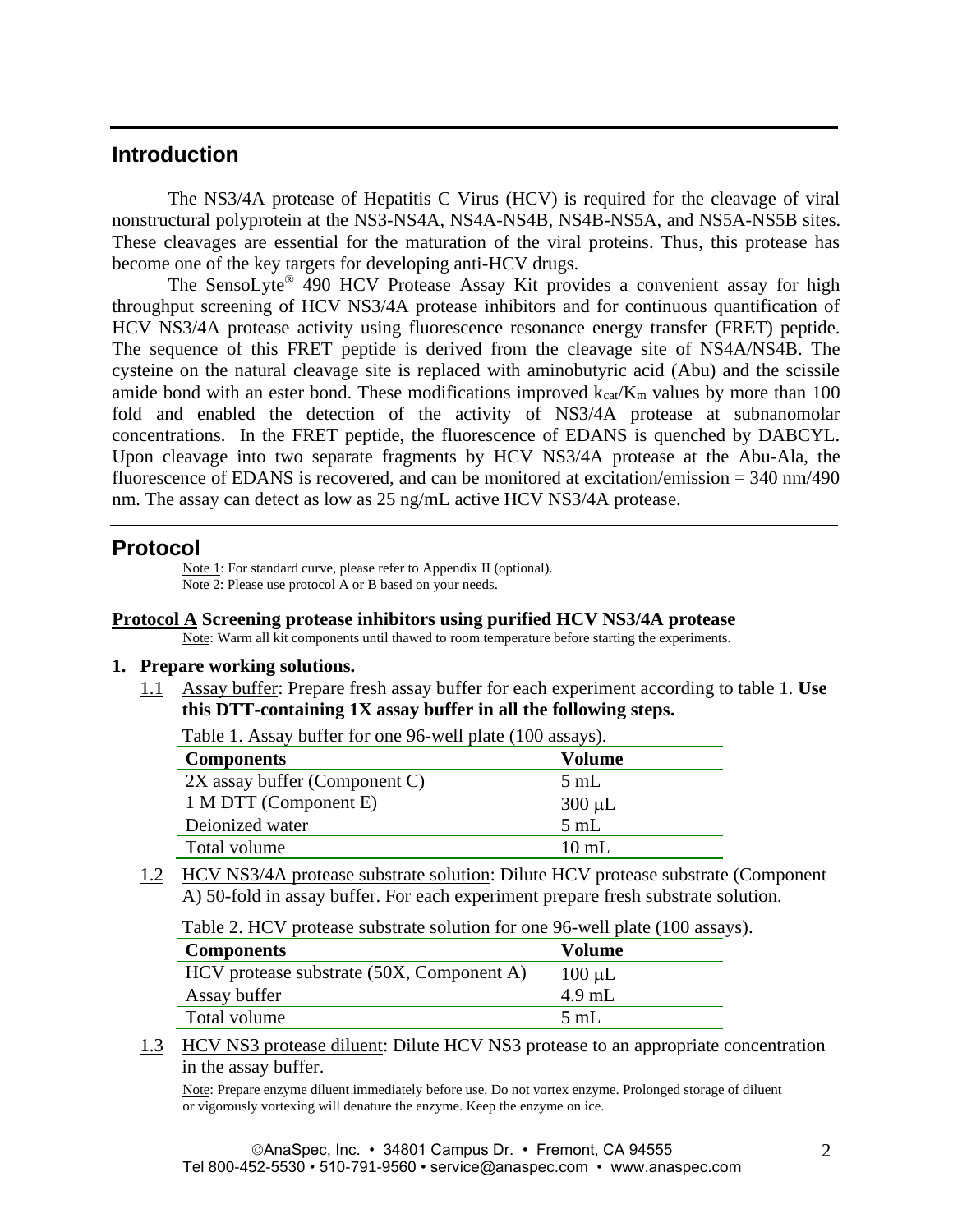## **2. Activate HCV NS3 protease.**

Note: The following step is to activate HCV NS3 protease. If your HCV protease contains both NS3 and 4A domains, for example, the HCV NS3/4A protease (Cat#61017), step 2 can be skipped.

- 2.1 Pep4AK diluent: Dilute Pep4AK (Component F) 1:100 in assay buffer.
- 2.2 Mix an equal volume of the HCV NS3 protease diluent and Pep4AK diluent. Incubate the mixture at  $23-25$ °C for 15 min.

## **3. Set up enzymatic reaction.**

- 3.1 Add test compounds and HCV NS3/4A protease diluent into a microplate. The suggested total volume of HCV NS3/4A protease diluent and test compound for a 96 well plate is 50  $\mu$ L.
- 3.2 Set up the following controls at the same time:
	- ➢ Positive control contains HCV NS3/4A protease diluent without test compound.
	- ➢ Inhibitor control contains HCV NS3/4A protease diluent and known HCV NS3/4A protease inhibitor (e.g. Ac-DEDif-EchaC, AnaSpec Cat#25346).
	- $\triangleright$  Vehicle control contains HCV NS3/4A protease diluent and vehicle used to deliver test compound (e.g. DMSO).
	- $\triangleright$  Test compound control contains assay buffer and test compound. Some test compounds have strong autofluorescence and may give false results.
	- $\triangleright$  Substrate control contains assay buffer.

Note: Bring the total volume of all the controls to 50 µL/well for a 96-well plate with assay buffer.

## **4. Pre-incubation.**

4.1 Incubate the plate at the desired temperature for enzymatic reaction (e.g.  $25^{\circ}$ C or  $37^{\circ}$ C) for 10-15 min. In the meantime, also incubate the HCV NS3/4A protease substrate solution at the same temperature.

#### **5. Initiate the enzymatic reaction.**

5.1 Add 50  $\mu$ L/well of HCV NS3/4A protease substrate solution. Mix the reagents completely by shaking the plate gently for 30-60 second.

#### 5.2 **Measure fluorescence signal.**

- For kinetic reading: Immediately start measuring fluorescence intensity at Ex/Em=340 nm/490 nm continuously and record data every 5 minutes for 30 to 60 minutes.
- For end-point reading: Incubate the reaction at room temperature for 30 to 60 minutes. Keep the plate away from direct light. Optional: Add 50  $\mu$ L/well of stop solution (Component D). Mix the reagents, then measure fluorescence intensity at Ex/Em=340 nm/490 nm.

Note: If stop solution looks cloudy, warm up in 37°C water bath to dissolve the precipitate.

5.3 Data analysis: Refer to Appendix I. A sample data of HCV protease inhibitor was showed in Figure 1.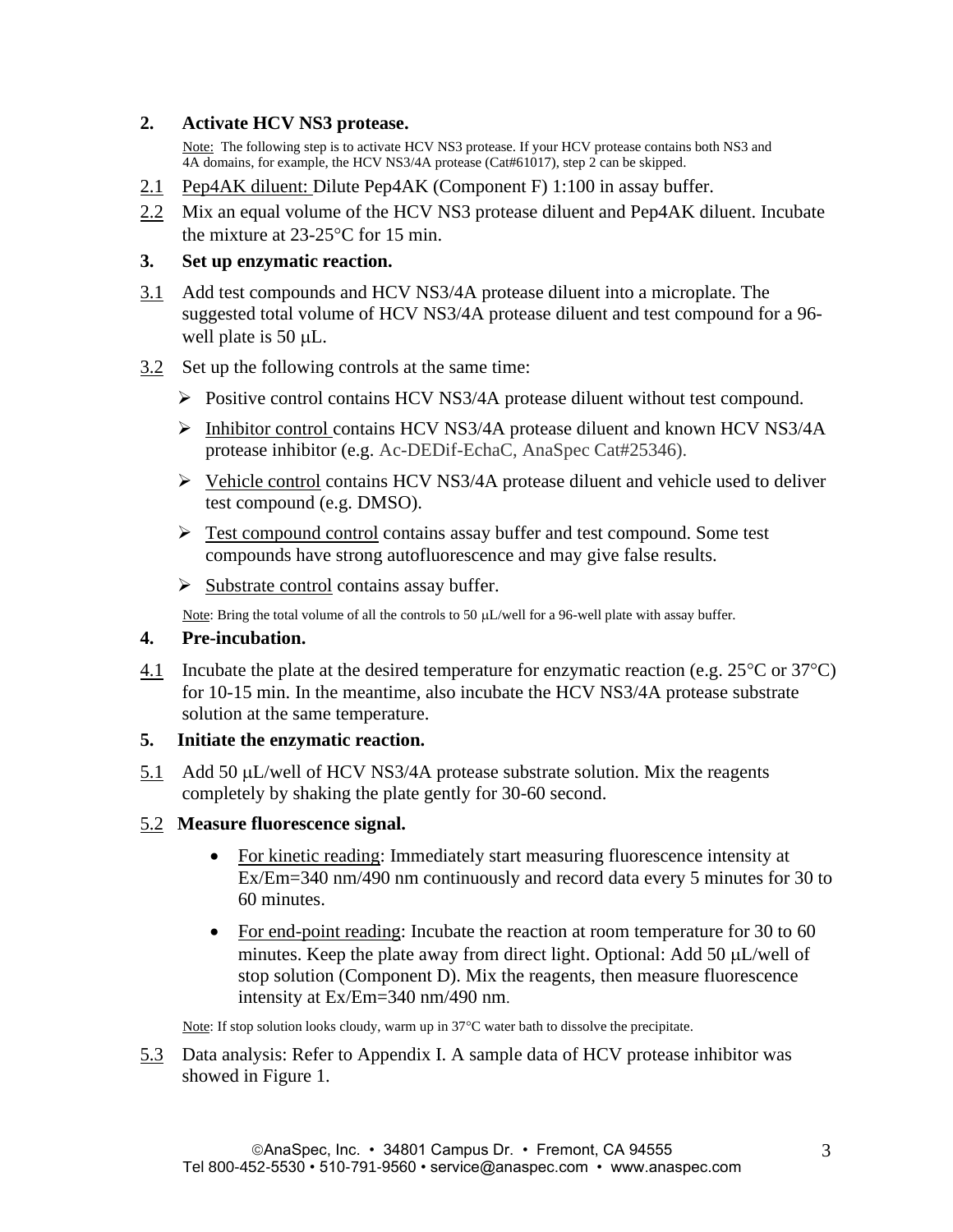

**Figure 1.** The inhibition curve of HCV protease inhibitor, Ac-DE-Dif-E-Cha-C, measured using SensoLyte® 490 HCV Protease Assay Kit The  $IC_{50}$  of Ac-DE-Dif-E-Cha-C is  $2.35 \mu M$ . (n=3, mean+S.D.)

#### **Protocol B Measuring HCV NS3/4A protease activity in biological samples**

Note: Please check Appendix III for a sample protocol of preparing cell lysate containing HCV NS3 protease.

**1. Prepare working solutions.**

Ac

- 1.1 2X Assay buffer: Add 60 µL of 1 M DTT (Component E) per mL of 2X assay buffer (Component C). **Use this DTT-containing 2X assay buffer in** *all* **the following steps.** Note: Prepare the DTT -containing assay buffer fresh for each experiment.
- 1.2 HCV NS3/4A protease substrate solution: For each experiment, prepare fresh substrate solution by diluting the stock solution (Component A) 1:50 in 2X assay buffer.

#### **2. Set up enzymatic reaction.**

- 2.1 Add 50 µL/well of HCV NS3/4A protease containing biological sample.
- 2.2 Set up the following controls at the same time:
	- ➢ Positive control contains HCV NS/4A protease standard.
	- ➢ Negative control contains biological sample without HCV NS/4A protease.
	- ➢ Substrate control contains deionized water.

Note: Bring the total volume of all the controls to 50  $\mu$ L/well for a 96-well plate.

#### **3. Initiate the enzymatic reaction.**

- 3.1 Add 50  $\mu$ L/well of HCV NS3/4A protease substrate solution. Mix the reagents completely by shaking the plate gently for 30-60 seconds.
- 3.2 Measure fluorescence signal:
	- For kinetics reading: Immediately start measuring fluorescence intensity at Ex/Em=340 nm/490 nm continuously and record data every 5 minutes for 30 to 60 minutes.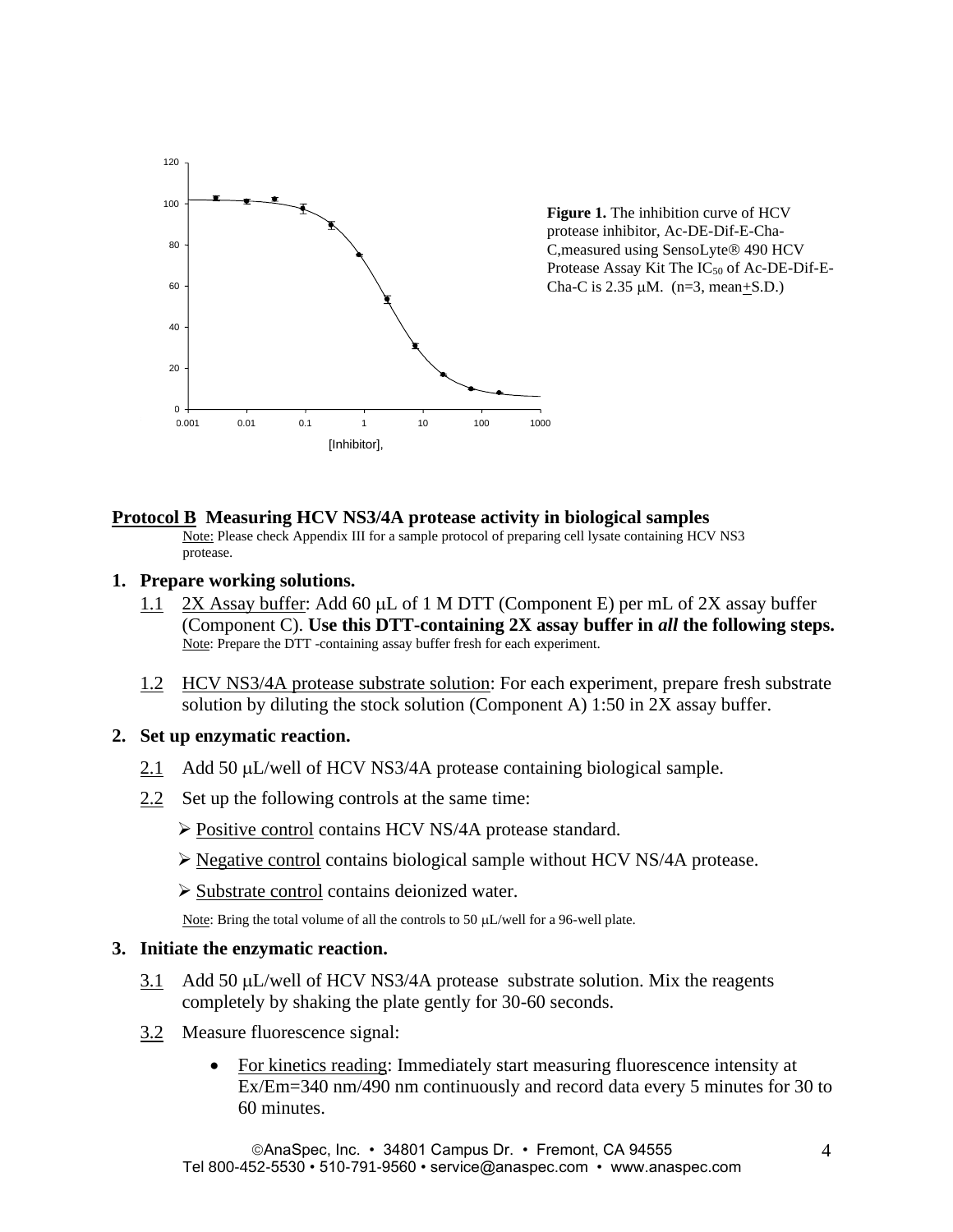- For end-point reading: Incubate the reaction at room temperature for 30 to 60 minutes. Keep the plate away from direct light. Optional: Add 50  $\mu$ L/well of stop solution (Component D), then measure fluorescence intensity at Ex/Em=340 nm/490 nm.
- 3. 3 Data analysis: Refer to Appendix I.

#### **Appendix I: Data Analysis**

- The fluorescence reading from the substrate control well is the background fluorescence. Subtract this background reading from the readings of the other wells to get the relative fluorescence unit (RFU).
- For kinetics reading:

➢ Plot data as RFU versus time for each sample (**Figure 2**). To convert RFU to concentration of the product of enzymatic reaction, please refer to Appendix II for setting up the fluorescence reference standard.

 $\triangleright$  Determine the range of initial time points during which the reaction is linear. 10-15% conversion appears to be the optimal range.

 $\triangleright$  Obtain the initial reaction velocity (Vo) in RFU/min. Determine the slope of the linear portion of the data plot.

 $\triangleright$  A variety of data analyses can be done, e.g., determining inhibition %, EC<sub>50</sub>, IC<sub>50</sub>,  $K_m$ ,  $K_i$ , etc.

- For endpoint reading:
	- ➢ Plot data as RFU versus concentration of test compounds.

 $\triangleright$  A variety of data analyses can be done, e.g., determining inhibition %, EC<sub>50</sub>, IC<sub>50</sub>, etc.



**1Figure 2.** Proteolytic cleavage of EDANS/DABCYL FRET peptide by HCV NS3/4A protease. The FRET peptide was cleaved by HCV NS3/4A protease and the fluorescent signal was continuously monitored at Ex/Em=360±40 nm/ 460 $\pm$ 40 nm on a microplate reader (FLx800, Bio-Tek Instruments) for 30 min. The control well contains FRET substrate but no enzyme. (n=2, Mean+S.D.)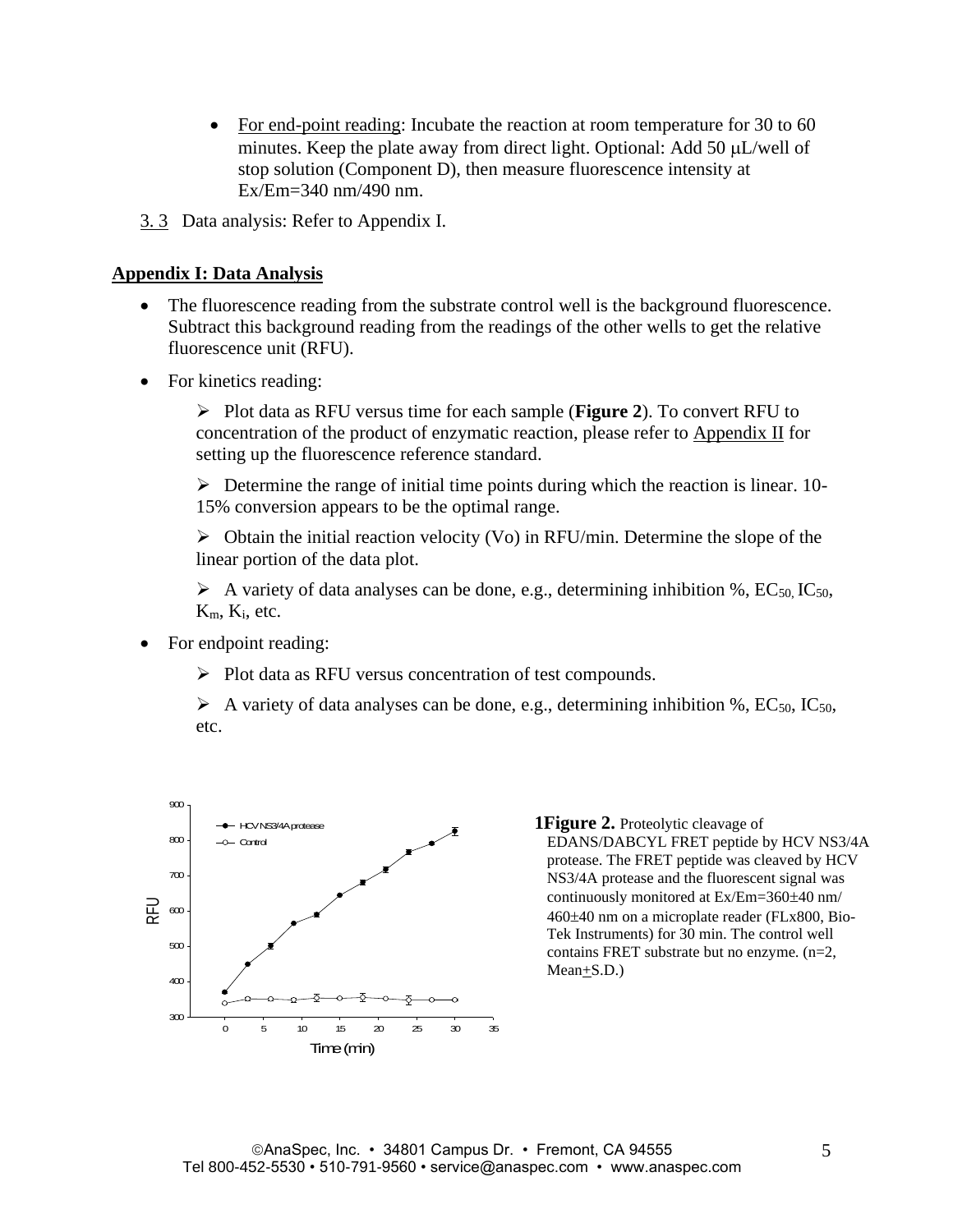## **Appendix II: Instrument Calibration**

- EDANS fluorescence reference standard: Dilute 100  $\mu$ M EDANS (Component B) to 1 M in deionized water. Perform 2-fold serial dilutions to get concentrations of 500, 250, 125, 62.5, 31.25, 15.63 and 0 nM. Add 50  $\mu$ L/well of the serially diluted EDANS from 1 M to 0 nM into the 96-well plate.
- Add 50  $\mu$ L/well of HCV NS3/4A protease substrate solution (refer to protocol B Step 1 for preparation).

Note 1: The HCV NS3/4A protease substrate solution should be added to the EDANS reference standard to correct for the fluorescence inner filter effect.

- If the stop solution (Component D) was added into the enzymatic reaction before taking the end-point reading, the same volume of stop solution should be added to the reference standard wells to obtain a better comparison.
- Plot EDANS fluorescence reference standard as RFU (relative fluorescent unit) versus concentration as **Figure 3**.

Note: The final concentrations of the EDANS reference standard solutions are 500, 250, 125, 62.5, 31.25, 15.63, 7.81, and 0 nM. This reference standard curve is used to calibrate for the variation of different instruments and the different batches of experiments. It is also an indicator of the amount of HCV NS3/4A protease enzymatic reaction final product.





EDANS was diluted in assay buffer containing HCV NS3/4A protease substrate. 100 µL of EDANS diluent at each concentration was added into a black 96-well microplate. The fluorescence signal was measured on a microplate reader (FLx800, Bio-Tek Instruments) at Ex/Em=360±40 nm/460±40 nm.

## **Appendix III: A sample protocol for preparing NS3-containing cellular membrane fractions**

• Grow the HCV replicon-containing cells (e.g.  $1 \times 10^7$ -10<sup>8</sup> Huh7 cells) to 90% confluence. Wash the cells with 1x phosphate-buffered saline once. Detach the cells by scraping. Harvest the cell pellet by centrifuging at 900 x g for 10 min at  $4^{\circ}$ C.